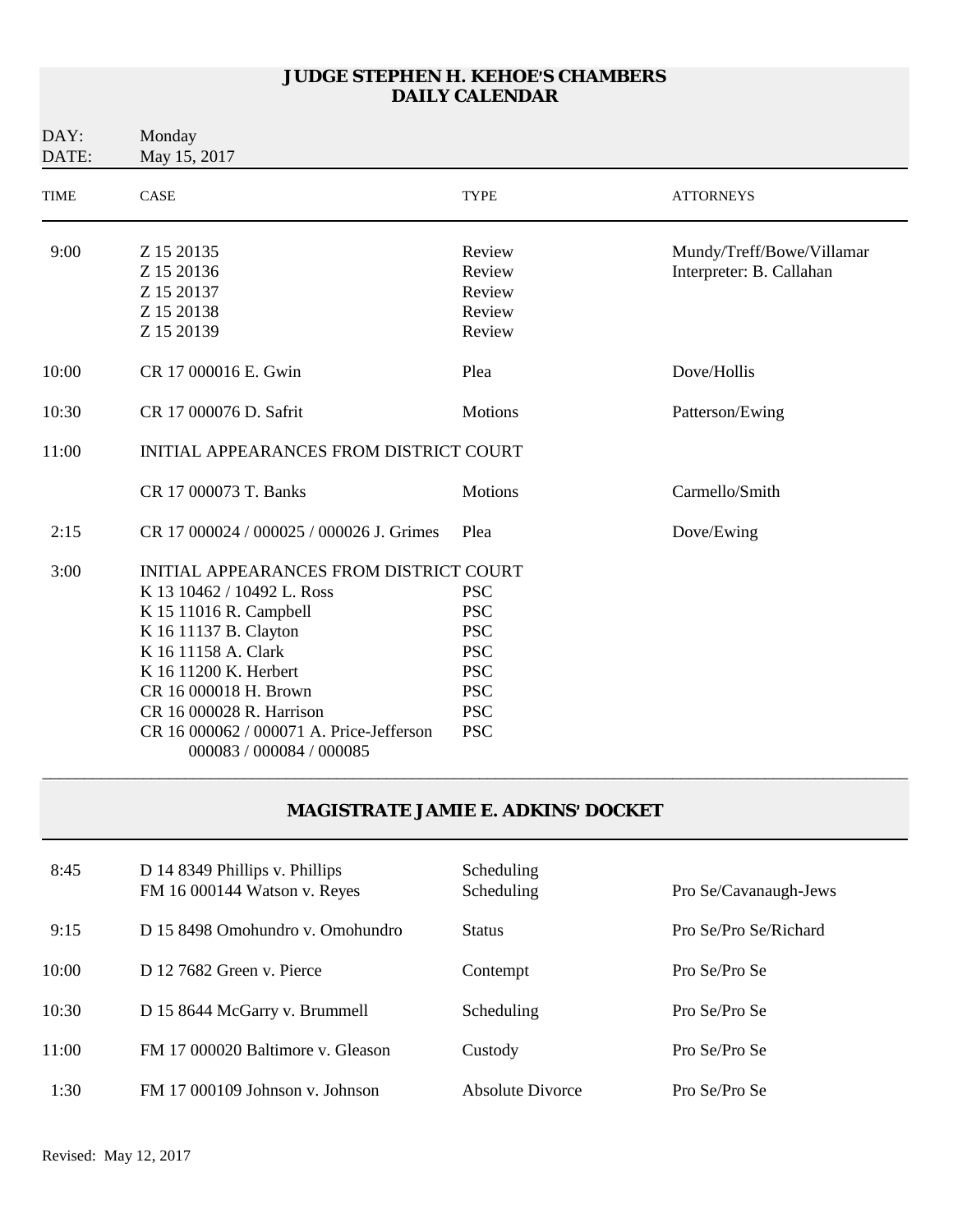| DAY:<br>DATE: | Tuesday<br>May 15, 2017  |             |                  |
|---------------|--------------------------|-------------|------------------|
| <b>TIME</b>   | <b>CASE</b>              | <b>TYPE</b> | <b>ATTORNEYS</b> |
| 1:00          | CR 16 000110 H. Harding  | Sentencing  | Dove/Ewing       |
| 1:30          | CR 16 000153 S. Harryman | Jury        | Patterson/Ewing  |

# **MAGISTRATE JAMIE E. ADKINS**= **DOCKET**

\_\_\_\_\_\_\_\_\_\_\_\_\_\_\_\_\_\_\_\_\_\_\_\_\_\_\_\_\_\_\_\_\_\_\_\_\_\_\_\_\_\_\_\_\_\_\_\_\_\_\_\_\_\_\_\_\_\_\_\_\_\_\_\_\_\_\_\_\_\_\_\_\_\_\_\_\_\_\_\_\_\_\_\_\_\_\_\_\_\_\_\_\_\_\_\_\_\_\_\_\_\_\_

No docket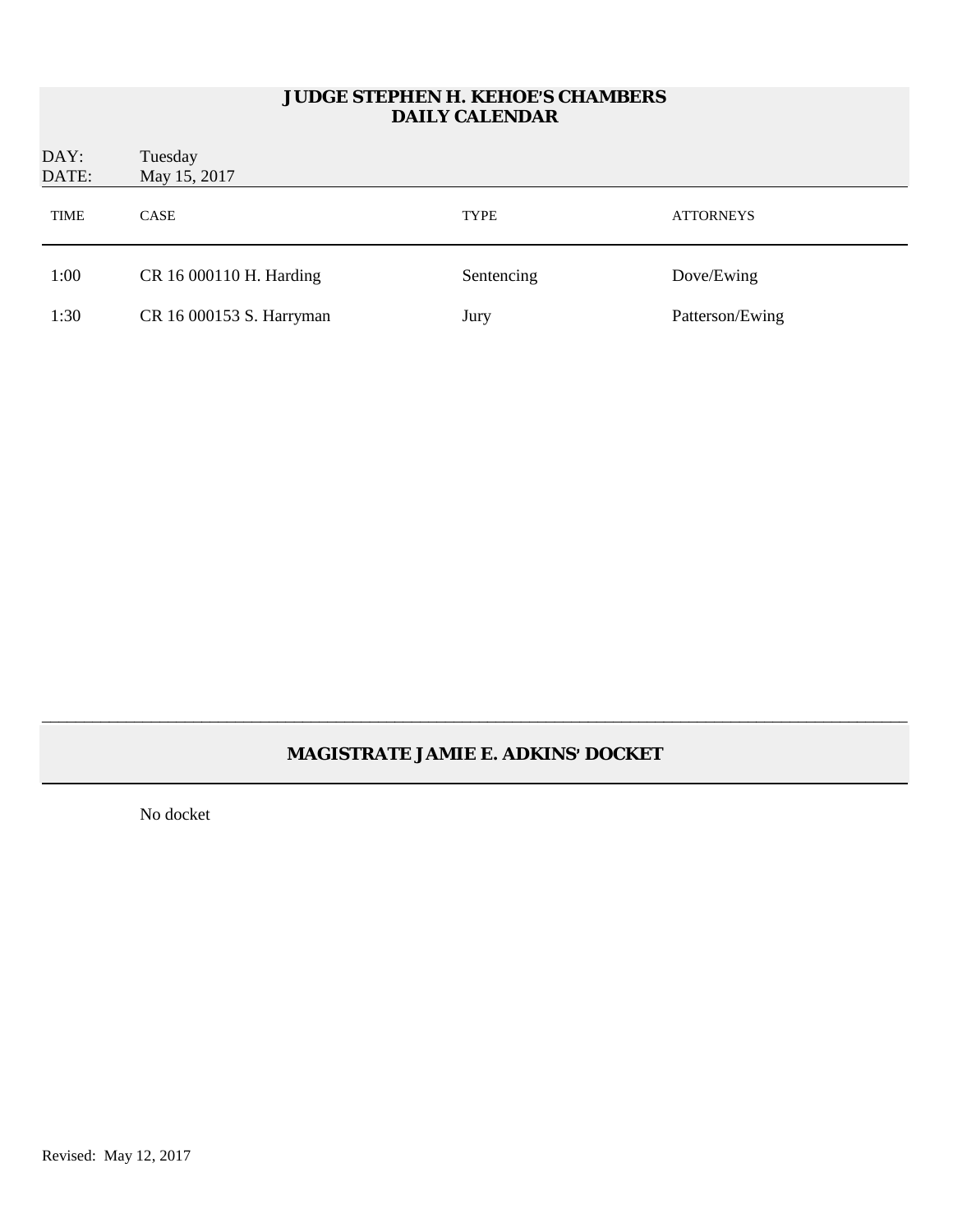| DAY:<br>DATE: | Wednesday<br>May 17, 2017                              |                    |                                       |
|---------------|--------------------------------------------------------|--------------------|---------------------------------------|
| <b>TIME</b>   | <b>CASE</b>                                            | <b>TYPE</b>        | <b>ATTORNEYS</b>                      |
| 8:30          | $CR$ 17 000107 J. Hutchinson<br>CR 17 000117 J. Murphy | Initial<br>Initial |                                       |
| 9:00          | CR 16 000135 D. Ayers<br>CR 16 000127 A. Layman        | Plea<br>Plea       | Patterson/Benninga<br>Grunden/Maloney |
| 11:00         | INITIAL APPEARANCES FROM DISTRICT COURT                |                    |                                       |
|               | CR 16 000134 V. Richardson                             | Plea               | Ault/Benninga                         |
| 1:30          | CR 17 000057 / 000084 T. Foster                        | <b>Motions</b>     | Grunden/Brownley                      |
| 3:00          | <b>INITIAL APPEARANCES FROM DISTRICT COURT</b>         |                    |                                       |

# **MAGISTRATE JAMIE E. ADKINS**= **DOCKET**

\_\_\_\_\_\_\_\_\_\_\_\_\_\_\_\_\_\_\_\_\_\_\_\_\_\_\_\_\_\_\_\_\_\_\_\_\_\_\_\_\_\_\_\_\_\_\_\_\_\_\_\_\_\_\_\_\_\_\_\_\_\_\_\_\_\_\_\_\_\_\_\_\_\_\_\_\_\_\_\_\_\_\_\_\_\_\_\_\_\_\_\_\_\_\_\_\_\_\_\_\_\_\_

9:00 D 10 7116 Wester v. Wester Visitation + Contempt Pro Se/Cox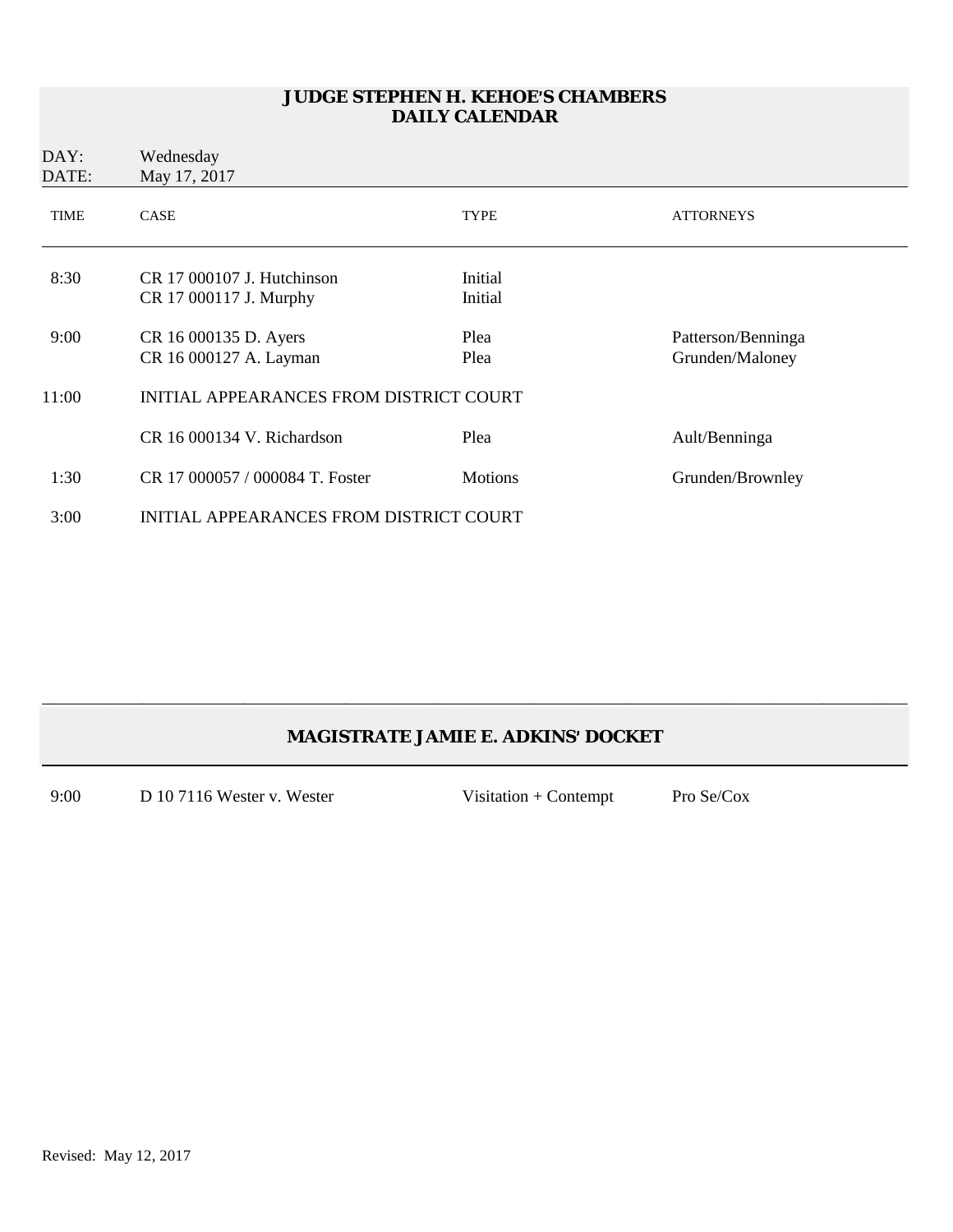| DAY:<br>DATE: | Thursday<br>May 18, 2017                          |                         |                   |
|---------------|---------------------------------------------------|-------------------------|-------------------|
| <b>TIME</b>   | <b>CASE</b>                                       | TYPE                    | <b>ATTORNEYS</b>  |
| 9:00          | CR 16 000034 B. Pittman                           | Plea                    | Ault/Dufour       |
| 10:00         | K 07 8744 J. Wise                                 | Modification            | SAO/Caffrey       |
|               |                                                   | JUDGE JOSEPH P. MCCURDY |                   |
| 10:30         | D 05 5582 Hogans v. Hogans                        | <b>Status</b>           | Chazen/Wolf/Kirby |
| 2:30          | $CV$ 16 000019 Town of Easton vs.<br>J. Feldmeier | Forfeiture              | Dove/Pro Se       |
| 3:00          | FM 17 000101 In the Matter of: R. Milligan        | Guardianship            | Worm/Baugh        |

# **MAGISTRATE JAMIE E. ADKINS**= **DOCKET**

\_\_\_\_\_\_\_\_\_\_\_\_\_\_\_\_\_\_\_\_\_\_\_\_\_\_\_\_\_\_\_\_\_\_\_\_\_\_\_\_\_\_\_\_\_\_\_\_\_\_\_\_\_\_\_\_\_\_\_\_\_\_\_\_\_\_\_\_\_\_\_\_\_\_\_\_\_\_\_\_\_\_\_\_\_\_\_\_\_\_\_\_\_\_\_\_\_\_\_\_\_\_\_

8:30 JUVENILE Intepreter: B. Callahan